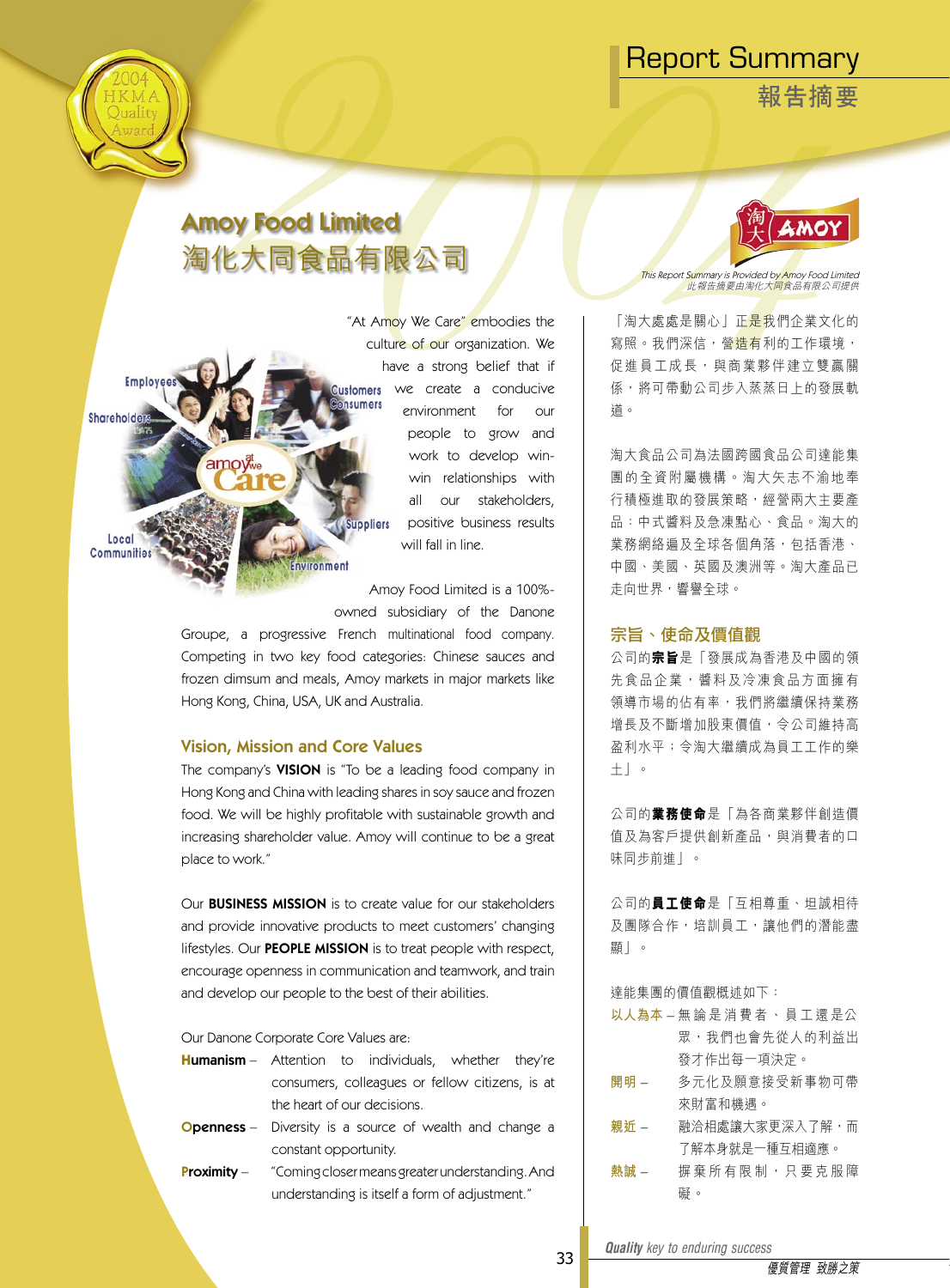**報告摘要**



**Enthusiasm** – "There are no limits. There are only obstacles to be overcome."

# Organizational Leadership

At Amoy, the senior leaders work hard to create an environment where employees feel a strong sense of ownership in the business. Employees are encouraged to develop confidence and to speak their minds. Senior leaders value the input of our employees and this atmosphere ensures there is two-way communication on direction, objectives and plans.

The performance of our senior leaders is evaluated based on not only financial and market key performance indicators, but also on morale and motivation and employee satisfaction.

# Social Responsibility

Amoy is highly committed to producing high quality products and takes the most stringent measures to ensure product safety compliance. We address our product safety responsibilities to the public through external audits such as HACCP and British Retail Consortium systems.

We operate our business in Hong Kong and we believe in supporting the community we live in. We have a committee called the Life Angels, that is dedicated to community activities.

# Strategic Planning

With Strategy Planning, we involve our key managers in a process that involves analyzing our competitive environment, assessing our capabilities against consumer expectations and identifying our strengths, weakness and vulnerabilities.

The strategic plan and operating budget are then translated into departmental and personal objectives. This process ensures that our strategic objectives are met.

# Customer and Market Focus

To understand our market and our customer requirements and expectations, and to ensure that we continue to improve our products and identify new opportunities, we conduct a high

#### 領導才能

淘大的高級管理層齊心協力,務求創造一個 全體員工都有強烈歸屬感的工作環境,鼓勵 員工建立信心及暢所欲言。此外,高級管理 層對員工的意見高度重視,確保公司在訂立 方向、目標及計劃時雙方溝通無間。

在評估淘大高級管理層的表現時,除財務 數 據 及 市 場 指 標 外 , 亦 充 分 考 慮 員 工 士 氣、積極性及滿意度。

# 社會責任

淘大一直致力為顧客開拓更多優質產品, 採取一切措施,以確保產品符合安全要 求。我們已通過國際認證,如食物安全重 點控制證書(HACCP)及英國零售協會廠 商審檢標準證書(BRC),以確保我們對 公眾作出的產品安全承諾。

淘大遵循「取諸社會,用諸社會」的一貫 經營理念,積極參與及支持社區活動。為 此,我們特別成立一個名為「生命天使」 的委員會,提供社區服務。

### 策略性規劃

在擬定策略時,淘大高級管理層充分研究 競爭環境、衡量公司滿足消費者期望的能 力及認清公司的優勢、弱勢及缺點。

然後,淘大會將一系列的策略性計劃及執 行預算轉化為部門及個人的目標,確保公 司的策略目標得以順利實現。

# 顧客及市場焦點

為充分了解市場及消費者的需要及期望, 確保我們的產品不斷推陳出新,掌握嶄新 的市場機會,我們一直進行優質的市場研 究。

通過市場調查機構、廣告公司及母公司達

*Quality key to enduring success Quality key to enduring success*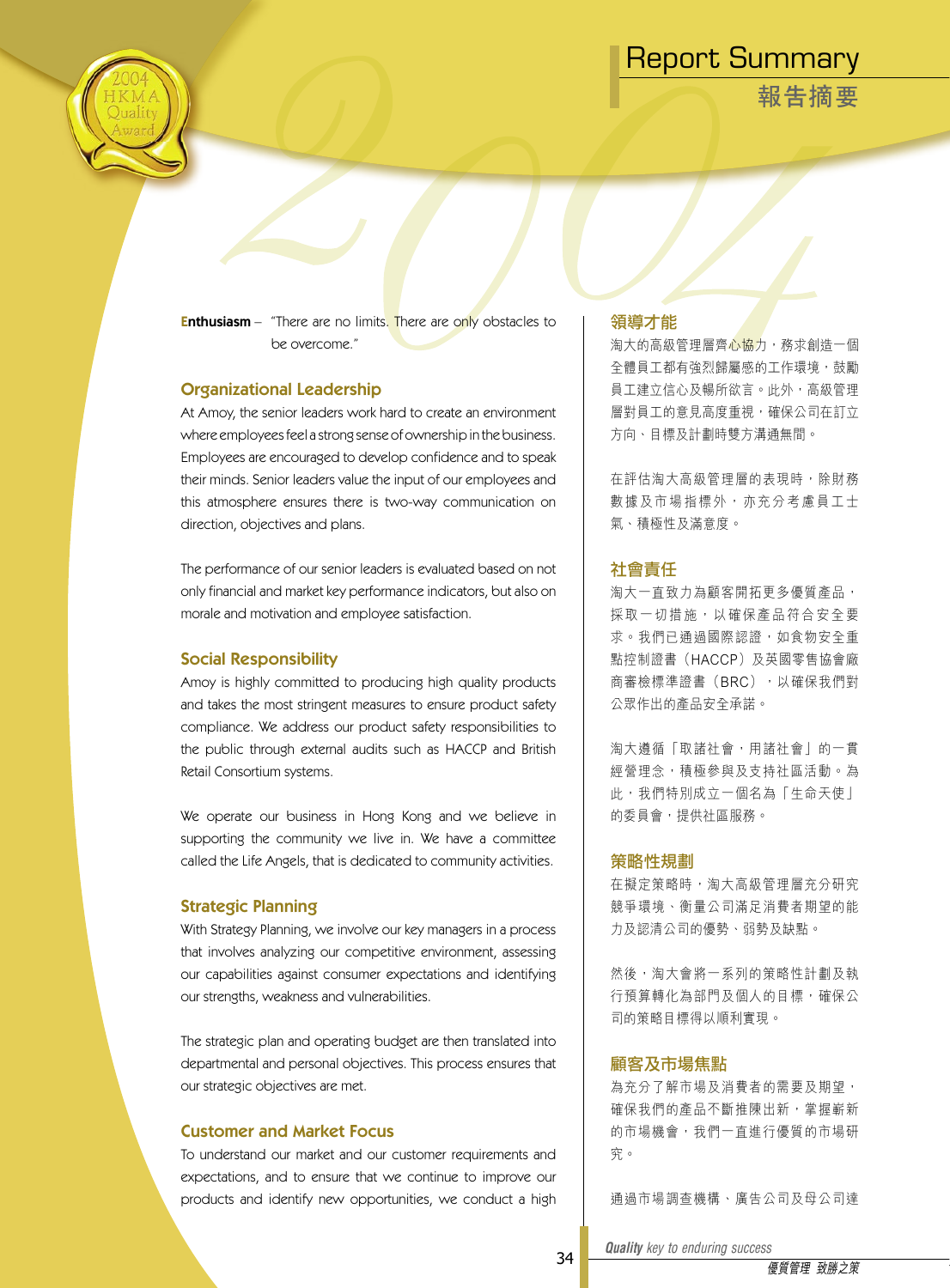**報告摘要**



level of qualitative and quantitative research.

We are able to keep our listening and learning methods current with business needs and direction through the advice of our research agencies, our advertising agency and also from input from the Danone Groupe.

We invest in advertising and consumer promotions to impress upon our consumers the reasons why they should buy our products. To generate trial of our new products, we conduct in-store sampling and demonstrations, and we also give away free products, or give consumers an opportunity to buy our new products at reduced prices.

# Measurement, Analysis, and Knowledge Management

Our purpose of performance measurement is to ensure that the company's activities conform to plans and are in line to achieve objectives.

At the strategic level, to support decision-making, we trace our performance in the following areas:

- How our brand's image compares to competitors
- Market growth rate
- Relative competitive position
- Profitability of the different segments of our business
- Using the Boston Consulting Group matrix
- Research and development objectives

In terms of performance analysis, we review our business at an operational/budget level and at a strategic level, to support our senior leaders' decision-making.

At the strategic level we review our performance against financial objectives, we track our brand equity and we also measure our performance against our research and development objectives.

# Human Resource Focus

Amoy embraces a culture that offers our employees opportunities for development, stretching their talents and maximizing

能集團等提供的專業意見,我們掌握最新 的聆聽及學習方法,確保有效配合業務需 要及發展。

我們積極進行廣告及消費者推廣,旨在向 消 費 者 展 示 及 介 紹 我 們 的 優 質 產 品 , 讓 他們認識我們產品的優點,從而選購我們 的產品。為了讓顧客嘗試我們的新產品, 我們在店內進行新產品示範及試食,並免 費派發新產品,及以優惠價格出售新產品 等。

# 評估、分析和知識管理

業績評估的目的在於確保公司的業務發展 符合既定計劃及達到既定目標。

為便於制訂各項策略方針,我們就以下領 域作出評估:

- 與競爭對手品牌形象的比較
- 市場增長率
- 市場佔有率
- 各業務領域的利潤分析
- 「波士頓顧問矩陣」分析
- 研究及發展目標

就業績分析而言,我們會對以往業績、營 運預算及策略規劃進行回顧,以幫助高級 管理層決定未來策略。

在策略層面,我們檢討成績與既定之財務 目標比較。此外,亦追蹤品牌發展成績, 及就我們的表現與研發目標進行對比。

# 人力資源焦點

為員工提供發展機會、提升員工才能及盡 量發揮員工潛能是淘大一貫奉行的企業文 化。淘大擁有一套完善的業績及發展評估 程式,確保所有員工盡展所長。

我們深信投資在員工教育、培訓及發展是

*Quality key to enduring success Quality key to enduring success*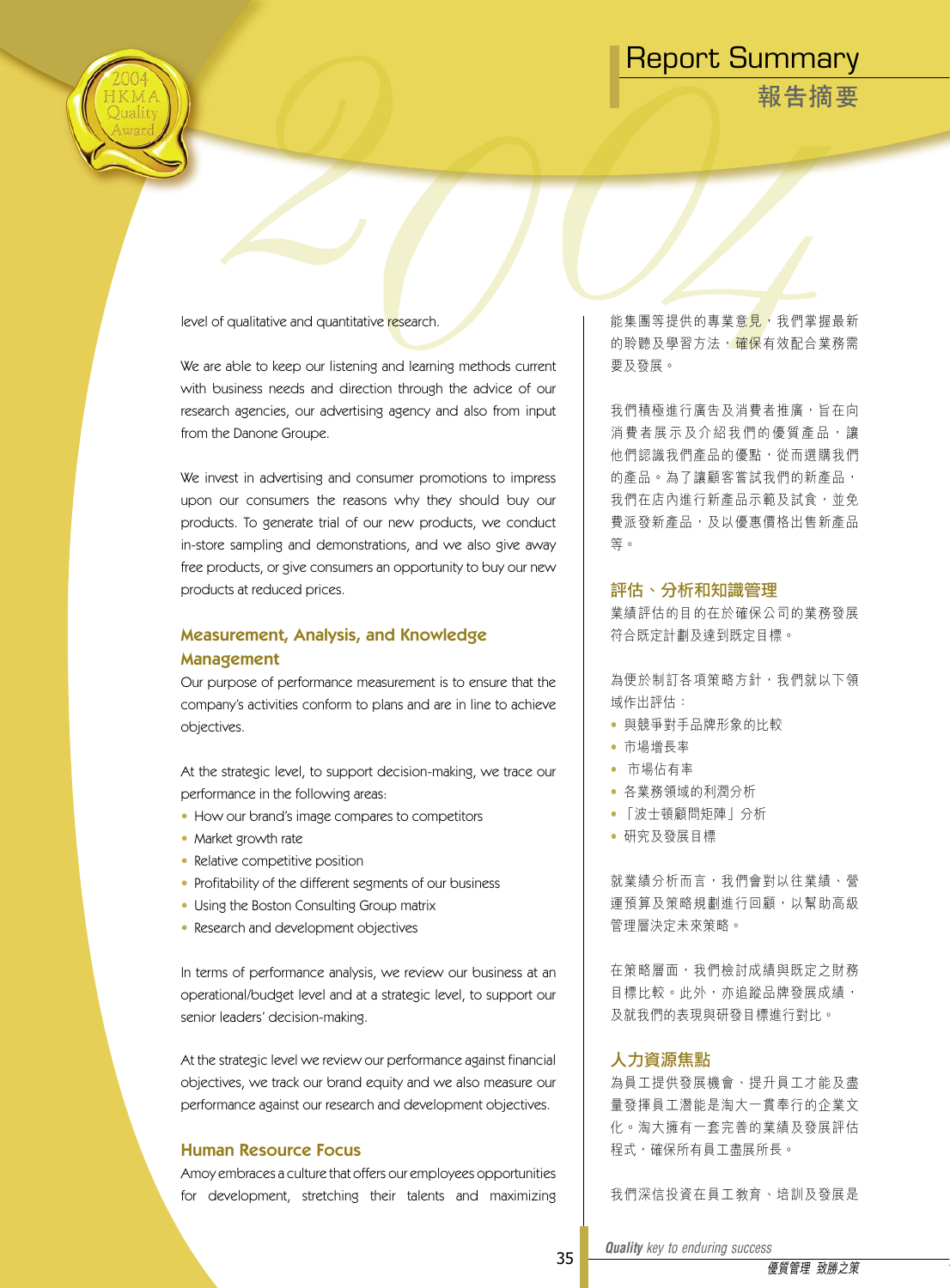**報告摘要**



their potential. We have a comprehensive Performance and Development Review process that ensures employee development.

We believe in investing in employee education, training and development. Our long-term objective is to develop talents for business growth expansion. Our short-term objective is to train and equip our employees with skills to perform their jobs effectively.

To improve workplace health, our employees participate in a Hygiene Committee and they identify areas for hygiene improvement and they prepare proposals and action plans. Environment assessment is conducted to check on our ventilation, lighting, air duct/air conditioning, carpet cleaning, pest control and noise levels and the necessary corrective actions are taken as necessary.

Industrial safety is an utmost priority to us. We have an Industrial Safety Committee that provides our employees with industrial safety training to enhance their safety awareness at the workplace. We provide protective equipment for our frontline staff and we also run an Industrial Safety Incentive Scheme for the achievement of reduction in number of industrial safety accidents.

### Process Management

We focus on creating brand and reputation for our customers and we invest in several value creation processes: market research and product development, sales and marketing, quality management and supply chain management.

We conduct market research to better understand our consumer needs and from this understanding, we renovate our products and develop new products to better meet consumer needs.

In sales and marketing, we conduct regular presentations to our key customers to review the business and formulate action plans.

In quality management, we accelerate our drives for certification and continue to ensure that our quality procedures are updated.

物有所值。我們的長遠日標是培訓人才以 應付公司未來的業務<mark>擴展</mark>,短期而言則提 升員工技能,讓他們有效完成日常工作。

淘大設有衛生委員會,讓員工積極參與, 改善工作環境。參與員工獻計獻策,首先 找出可以進一步改善的地方,進而提出改 善建議及擬定執行計劃。此外,淘大亦設 有環境評估小組,定期檢查通風設備、照 明系統、空調系統、地毯清潔、滅蟲控制 及噪音,並採取必須的相應改善措施。

對淘大而言,工業安全至關重要。為此, 我們成立了工業安全委員會,目的在於向 員工提供必要的工業安全培訓,以提高工 作的安全意識。此外,我們亦向一線員工 提供充分的保護裝備,並設立工業安全激 勵制度,以減少工業意外的發生。

#### 程序管理

我們致力為消費者建立品牌及聲譽,並加 大對市場研究及產品開發、銷售及市場推 廣、質量管理及供應鏈管理等的投入,以 創造更高的價值。

我們進行市場研究,以進一步了解消費者 的 需 要 , 並 以 此 作 為 改 良 現 有 產 品 及 開 發新產品的依據,以更好地滿足消費者需 求。

在銷售及市場推廣方面,我們與主要客戶 定期會面,對業務作出回顧及分析並制訂 相關的計劃。

在質量管理方面,我們已加快質量認證步 伐,並確保不斷更新質量流程。

我們進行供應鏈管理的目的,在於改善客 戶服務質量、提高成本效益及協調各部門 間的通報流程。

*Quality key to enduring success Quality key to enduring success*